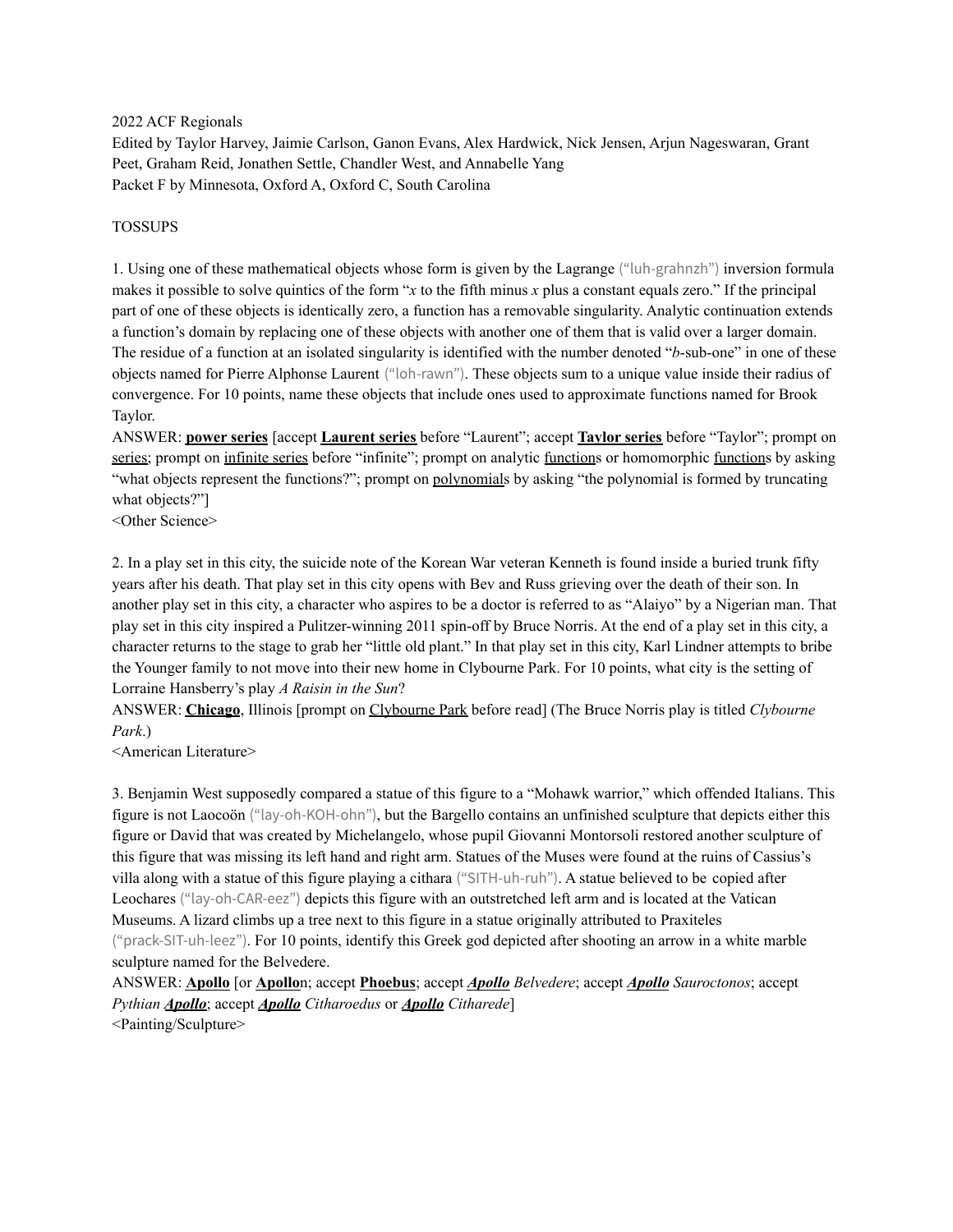4. W. W. Tarn argued that holy men of this religion, laden with a one hundred gold coin bounty on their heads, benefited from a series of conquests by the Euthydemid dynasty. A ruler who converted to this religion selected Sagala as his capital over the city of Bucephala. Coins that suggest a kingdom's syncretism with this religion were issued by Demetrius the Invincible. A set of conversations ending in King Menander's conversion to this religion form the 1st-century text "Milinda's Questions." A "starving" figure found at one of this religion's sites in Sikri reflects Greek influence on the Gandhāra art style. This religion's spread to Hellenistic Asian cities like Taxila can be seen in Indo-Greek coinage that depicts the dharmachakra wheel. For 10 points, name this religion promoted by Ashoka.

ANSWER: **Buddhism** [accept specific schools of Buddhism, such as **Theravāda** Buddhism; accept Greco-**Buddhism**] (Pushyamitra Shunga offered the bounties on Buddhist holy men. Milinda was the Pāli name for Menander I, and the text is also called the *Milinda Pañha*.) <Other History>

5. In a film, this figure is served her pet rooster for dinner after a pack of greyhounds catch it behind the curtain of her father, who uses a wheelchair. In an Armenian story, a healer removes a ring from this figure's finger and causes the moon to change its answer to a pivotal question. This figure becomes a bullfighter in a black-and-white, silent 2012 film by Pablo Berger ("burger"). Bruce Bettelheim cast this figure as an Oedipal daughter. Before giving birth to this character, a woman sewing at her window pricks her finger. In some versions, the nemesis of this character dances to death in red-hot iron shoes; that enemy uses a poisoned comb in an attempt to assassinate this character for being the "fairest." For 10 points, the Brothers Grimm collected a story about what woman's stay with seven dwarfs?

ANSWER: **Snow White** [or **Schneewittchen**; or **Blancanieves**; or **Biancaneve**; accept **Snow Bella**; accept **Snow Drop**; accept **Nourie Hadig**; accept **Snow White** and the Seven Dwarfs] <Mythology>

6. Pathologists quantify this tissue's static histomorphometric ("histo-morpho-metric") marker "eroded surface" and visualize its maturation with Goldner's trichrome stain. Surgeons operate on this tissue with antibiotic-loaded PMMA. Necrotizing infections of this tissue are walled off by sequestra. TRAP ("trap") dephosphorylates this tissue's SIBLING ("sibling") proteins, like sialoprotein and OPN. After this tissue's immature "woven" form develops, RANKL ("rank-L") regulates the remodeling of its compact, or cortical, and cancellous, or spongy, subtypes. It's not fat, but QCT and DEXA ("DEX-uh") scans measure this tissue's density. This tissue's resorption is promoted by parathyroid hormone in opposition to calcitonin. The body stores most of its phosphorus in this tissue's inorganic hydroxyapatite ("hydroxy-apatite") matrix. For 10 points, radiography images fractures of what calcium-rich connective tissue?

ANSWER: **bone** tissue [accept **ossein** or **osseous** tissue or **osteoid** tissue; accept cortical **bone** or compact **bone**; accept spongy **bone** or cancellous **bone**; accept **bone** resorption or **bone** remodeling; prompt on connective tissue before read] (Goldner's trichrome stain distinguishes mineralized and non-mineralized bone. PMMA is bone cement.)

<Biology>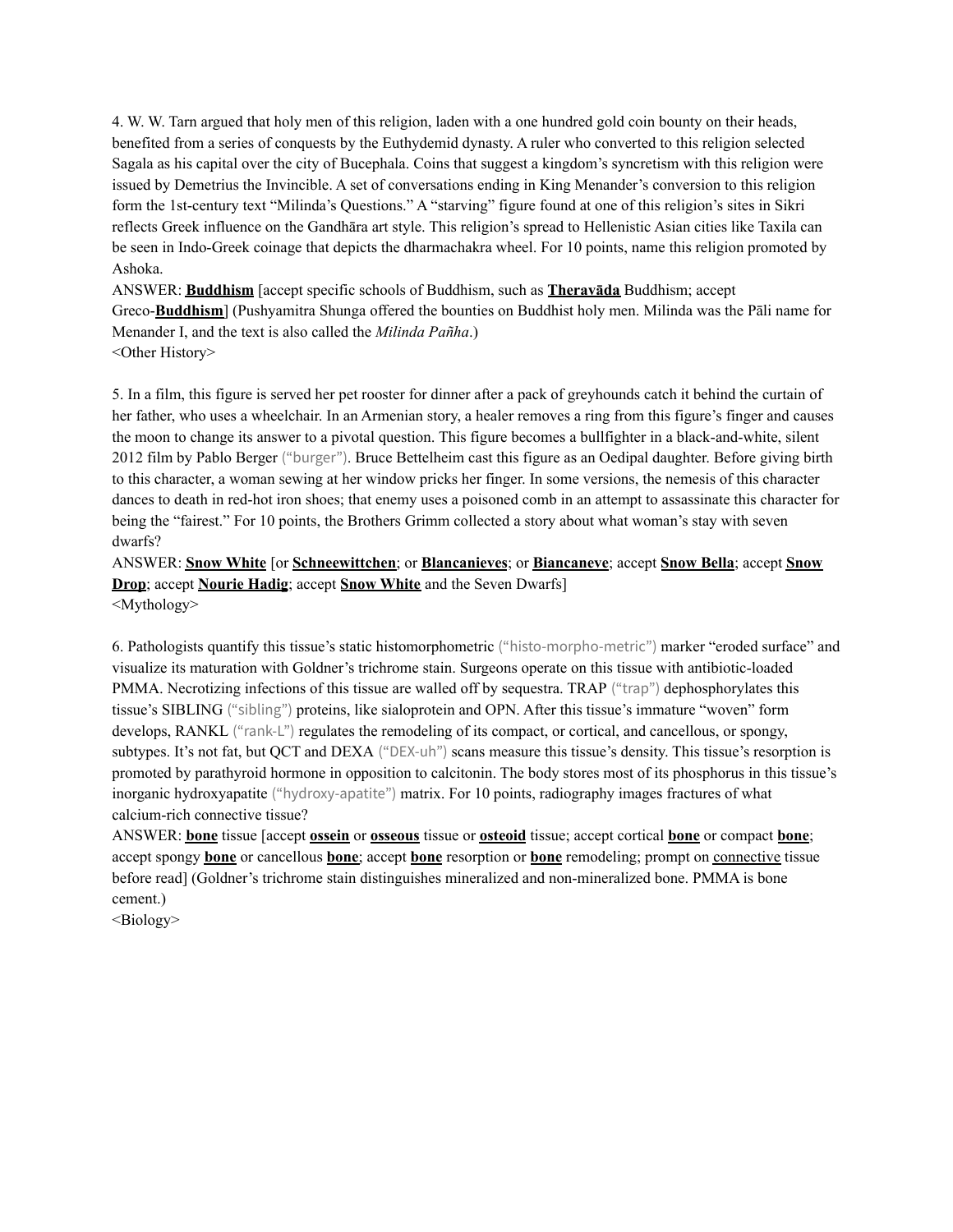7. In a state of this ethnic group, Gregory of Sinai founded a hesychastic community at Paroria. Harald Hardrada helped suppress a rebellion of these people led by Peter Delyan. A literary school was established in Kutmichevitsa by these people's first bishop, Clement of Ohrid. After winning the Battle of Ongal, these people established an empire under Asparukh. These people constructed the Madara Horseman during the reign of Tervel, whom Justinian II made the first foreign recipient of the title of caesar in 705. After converting these Slavicized people to Christianity, Boris I employed Saints Cyril and Methodius to distance their culture from Franco-Germanic influences, leading them to adopt the saints' Cyrillic script. For 10 points, name this ethnic group blinded en masse by Byzantine emperor Basil II.

ANSWER: **Bulgar**s [or variants like **Bulgar**i; accept **Bulgarian**s; accept First **Bulgarian** Empire; prompt on Slavs or Slavic peoples before read; prompt on Turkic peoples] <European History>

8. John Kekes wrote that the consequences of this concept must be "serious and excessive" in his book on the "roots of" this concept. William Rowe considered specific instances of this concept to introduce his idea of "friendly atheism. According to John Hicks, a form of this concept is an inevitable byproduct in the divine process of "soul-making." In *Religion within the Limits of Reason Alone,* Kant divided this concept into subcategories of frailty, impurity, and perversity. This concept is called "natural" when it cannot be said to be caused by the actions or neglect of moral agents. The contradiction between the existence of an omnibenevolent God and this concept is considered in its "problem." For 10 points, name this form of extreme wrongdoing often ascribed to dictators or murderers.

ANSWER: **evil** [accept natural **evil**; accept moral **evil**; accept the problem of **evil** or **evil** acts] <Philosophy>

9. *Description acceptable.* This character first witnesses cruelty when his great-aunt gives his grandfather a few drops of brandy every night just to annoy his grandmother. This character describes a woman as a "sadist" when her lover spits on a portrait of a woman's dead father. While walking on a path near his house, this character sees Vinteuil's ("vahn-TUY's") daughter having a lesbian affair. This character is given George Sand novels and watches a magic lantern while waiting for his mother's nightly kiss as a child in a book that opens, "For a long time, I went to bed early." This man, who falls in love with Albertine, eats a tea-soaked madeleine, causing him to remember the events of *The Guermantes Way* and *Swann's Way.* For 10 points, identify this unnamed character in the magnum opus of Marcel Proust.

ANSWER: the **narrator** of *In Search of Lost Time* [or the **protagonist** of *In Search of Lost Time* or equivalents; accept **Marcel**; accept *À la recherche du temps perdu* or *Remembrance of Things Past* in place of "*In Search of Lost Time*"; in place of "*In Search of Lost Time*", accept *Swann's Way* or *The Guermantes Way* or *Du côté de chez Swann* or *Le Côté de Guermantes* before read; prompt on the narrator by asking "of what book?"; prompt on Proust]

<European Literature>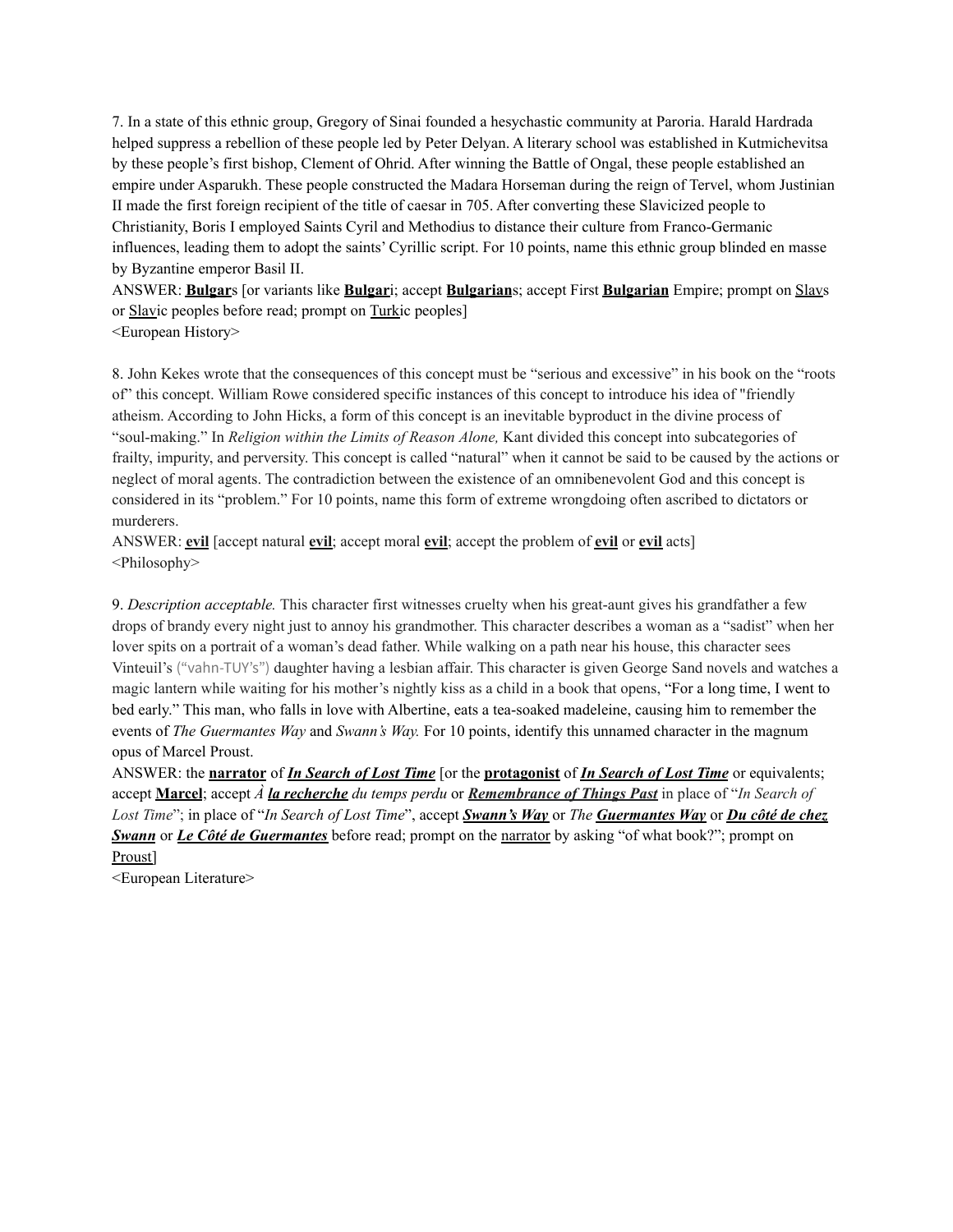10. A protégé of Leonard Bernstein born in this country made prominent use of temple block percussion in his orchestral piece *Lacerations: In memoriam*. An opera from this country that addresses issues of human trafficking and sex slavery won the 2017 Pulitizer Prize for Music; that opera is *Angel's Bone*. A student of Vincent d'Indy ("vahn-SAWN dahn-DEE") from this country composed a cantata titled for one of its rivers. A film composer born in this country solicited musicians from 70 countries to premiere his four-minute *Internet Symphony*. The oboe-like suǒnà and the pear-shaped pípá are traditional instruments from this country, where musical performances were once confined to the Eight Model Plays. For 10 points, name this country of origin of the contemporary composers Dù Yùn ("doo win") and Tán Dùn ("tahn dwun").

ANSWER: **China** [or **Zhōngguó**; or People's Republic of **China** or **PRC**; or **Zhōnghuá** Rénmín Gònghéguó] (The first clue refers to Bright Sheng. The third clue refers to Xiǎn Xīnghǎi, who composed the *Yellow River* Cantata.) <Classical Music>

11. This politician rented office space on the MetroTech campus for a year and a half for just 680 dollars and 57 cents with the help of Frank Carone. Advocates for Layleen Polanco criticized this politician for reinstating solitary confinement. In August 2021, this politician approved the Gowanus ("guh-WAH-nus") rezoning plan while suggesting that funds be set aside for NYCHA ("NAI-chuh") developments. Camber Property Group, which was cofounded by this politician's advisor Rick Gropper, partially owned the Twin Parks North West apartment that burned down. This politician beat Guardian Angels CEO Curtis Sliwa in a general election after defeating Kathryn Garcia and Maya Wiley in the primary. This ex-transit cop was Brooklyn borough president from 2014 to 2021. For 10 points, name this current mayor of New York City.

ANSWER: Eric **Adams** [or Eric Leroy **Adams**] <Current Events>

12. In a work by this poet, Eriphyle ("ur-IF-uh-lee") says he was stabbed thrice and is told "thy…health is poor; But thine arithmetic is…correct." This poet of the parodic *Fragment of a Greek Tragedy* wrote a poem describing a Roman as "ashes under Uricon," and another telling how "what God abandoned, these defended." This poet called Manilius "facile and frivolous" but spent thirty years editing his *Astronomicon*. Simonides ("sai-MON-ih-deez") inspired this poet to eulogize men who "saved the sum of things for pay" in "Epitaph on an Army of Mercenaries." This author wrote a poem that ends "Mithridates, he died old," and another poem that states "early though the laurel grows / It withers quicker than the rose." For 10 points, name this British classicist who wrote "Terence, This is Stupid Stuff" and "To an Athlete Dying Young."

ANSWER: A. E. **Housman** [or Alfred Edward **Housman**] <British Literature>

13. In the mid-2000s, China began to import this resource from Dauletabad and Galkynysh. Since 1970, the IGAT projects have exploited this resource in areas like its special economic zone in Asaluyeh. Explosions during the 2011 Egyptian revolution disrupted Israel's supply of this resource from the Arish-Ashkelon project. Gurbanguly Berdymukhamedov ("ber-dih-muh-khah-meh-DOHV") plans to close a natural landmark created by this resource at Darvaza, called the Gates of Hell. A shift to exporting this resource after a 1995 coup made a tiny peninsula the world's richest country per capita under Hamad bin Khalifa Al Thani. This resource, which is now piped to the Ateshgah to supply the Fire Temple of Baku, is the largest export of Turkmenistan and Qaṭar. For 10 points, the Nord Stream pipeline distributes Gazprom's reserves of what transitional fuel?

ANSWER: natural **gas** [or fossil **gas**; accept **LNG** or liquefied natural **gas**; accept petroleum **gas**; accept **methane** or **CH<sup>4</sup>** ; accept natural-gas **condensate**; prompt on petroleum or petrochemicals or alkanes or hydrocarbons; prompt on fossil fuels before "fuel"; prompt on oil and gas; reject "oil" or "crude oil"] (Asaluyeh is located near the gigantic South Pars/North Dome Gas-Condensate field.)

<World History>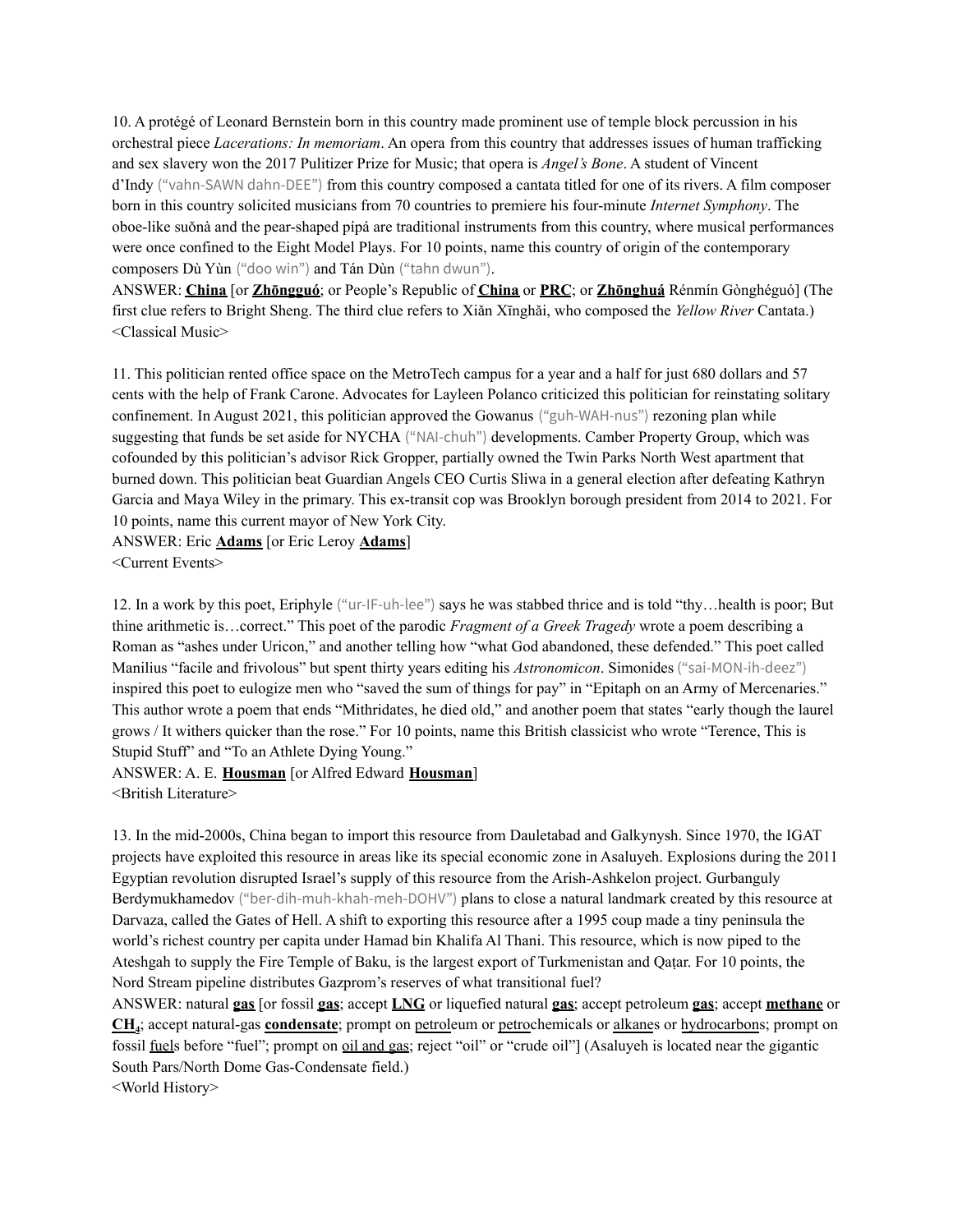14. Vaĭnshteĭn and Zel'dovich modeled these systems using cycles of stretching, twisting, and folding. The intensity and shape of a phenomenon (emphasize) *generated by* one of these systems is predicted by the Glatzmaier–Roberts model. The SOHO ("soh-hoh") project provided further evidence that one of these systems is located in a tachocline, a region where solid body rotation gives way to differential rotation. In the Babcock–Leighton model of one of these systems, active regions decay to create a surface poloidal field. Eleven-year cycles are evident when plotting the intensity of the phenomenon produced by one of these systems at different latitudes on Maunder's butterfly diagrams. For 10 points, name these self-sustaining systems of electrically conducting fluids that generate magnetic fields.

ANSWER: **dynamo**s [accept solar **dynamo**; accept geo**dynamo**; prompt on magnetohydrodynamic fluids or MHD fluids or plasmas before "fluids" by asking "as a component of what systems?"; prompt on the Sun or stars or Earth or planets by asking "what system inside those bodies?"] <Physics>

15. A holiday honoring this deity was not widely celebrated publicly until Lokmānya Tilak began promoting it as a nationalist day of intercaste unity in the 1890s. Pushes for greener alternatives to plaster-of-Paris objects depicting this deity have led to the creation of sandalwood-anointed objects made of clay and cow dung. On a ten-day festival honoring this deity, coconut and jaggery dumplings called *modak* are offered to idols of him, which are paraded to nearby bodies of water, where they are submerged and left to disintegrate. A festival beginning on Chaturthi honors this deity's descent from Mount Kailash after being beheaded by a trident. Pārvatī ("PAR-vah-TEE") and Shiva are the parents of, for 10 points, what "remover of obstacles," an elephant-headed Hindu god?

ANSWER: **Ganesh**a [or **Vināyak**a; or **Ganapat**i]

<Religion>

16. A move in this dance is named for spinning around a mill wheel, and its footwork is centered on making "figure eights" through the "grapevine" method. Though traditionally in 4/4 ("four-four") time, this dance is typically performed in 2/4 ("two-four") time in the US, where it was popularized by a Rudolph Valentino performance in the movie *The Four Horsemen of the Apocalypse*. This dance is taught through the "eight basic steps" to the footwork of "slow-slow-quick-quick-slow." This dance relies on a syncopated ostinato produced by a típica band, whose instruments include the bandoneón ("bahn-doh-nay-OWN"). Astor Piazolla introduced the electric guitar to this dance, which originated as a blend of milonga and flamenco. For 10 points, name this partner dance from Uruguay and Argentina.

ANSWER: **tango** [accept specific genres, such as **tango** nuevo] <Other Fine Arts>

17. Chinese workers in this industry led a 1938 strike against the National Dollar Stores in San Francisco. Despite mostly white national union leadership, Chinese workers in this industry led a 1982 strike in New York's Chinatown. A strike of workers in this industry led by Bessie Abramowitz and Sidney Hillman gave rise to an amalgamated union. Rose Schneiderman declared that "too much blood has been spilled" after an event that affected workers in this industry, which also led Frances Perkins to fight for a 54-hour bill. A union in this industry led the Uprising of the 20,000 and experienced growth after a 1911 incident in which workers were unable to escape due to locked stairwells. For 10 points, workers in what industry were victims of the Triangle Shirtwaist Factory fire? ANSWER: **garment** industry [or **clothing** industry; accept International Ladies' **Garment** Workers' Union; accept the Chinese Ladies' **Garment** Workers'Association; accept United **Garment** Workers; accept Amalgamated **Clothing** Workers of America; prompt on textiles or fabric; prompt on shirtwaists or other articles of clothing before "shirtwaist" is read by asking "what general industry produces that product?"] <American History>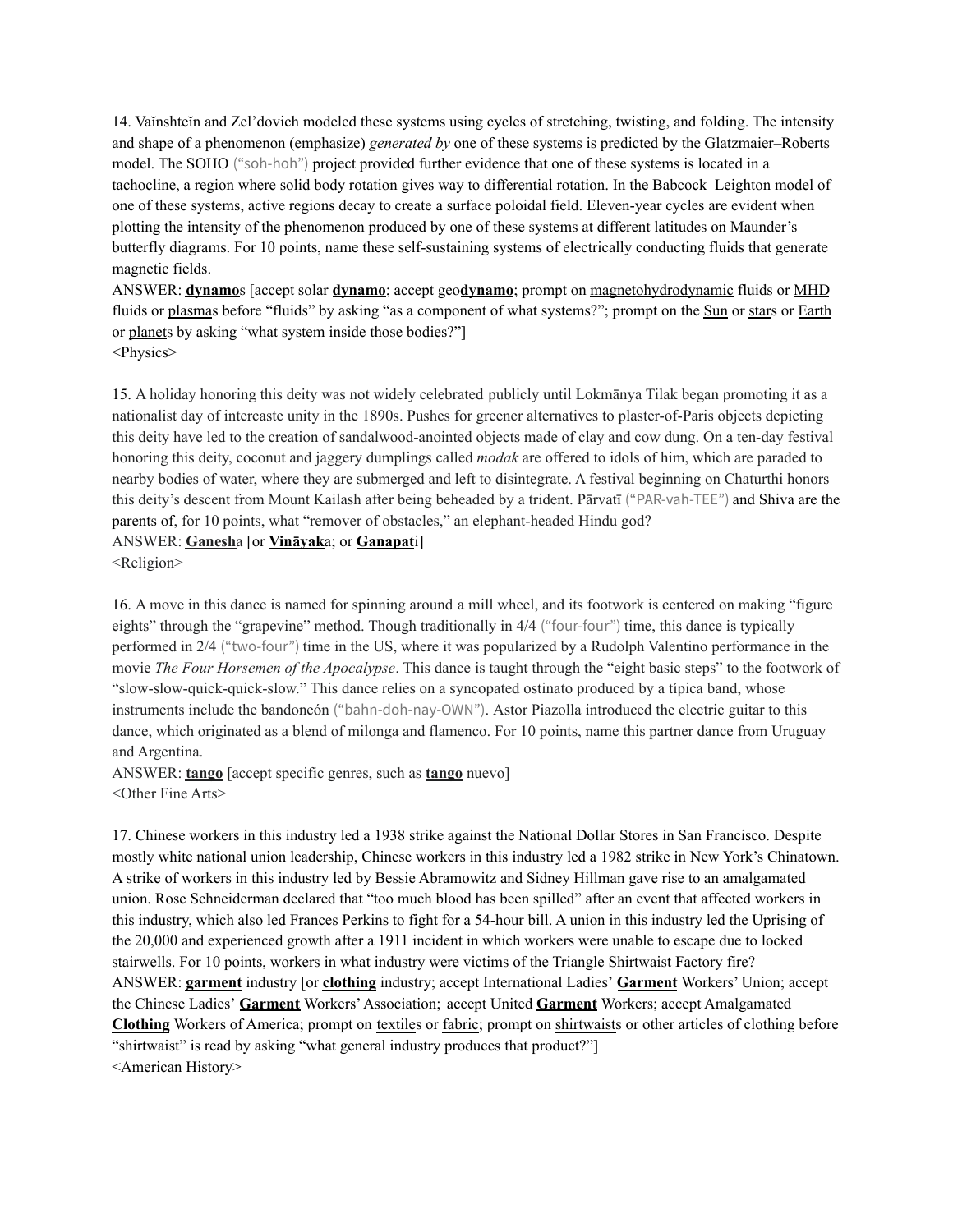18. *Two answers required.* A saturation vapor curve is a set of values for these two quantities separating the two-phase state and the superheated state. Flory–Huggins theory is derived by explicitly calculating the change in one of these quantities, which is multiplied by the value of the other. In an ideal Joule expansion, one of these quantities is constant, while the other increases by log two times R. The Helmholtz free energy equals internal energy minus the product of these two quantities. A differential quantity of heat equals one of these quantities times the differential of the other. On a diagram labeled by these two conjugate variables, the Carnot ("car-NO") cycle corresponds to a rectangle because adiabatic and isothermal processes each hold one of these quantities constant. For 10 points, name these thermodynamic variables symbolized T and S.

ANSWER: **temperature** [or **T** before read] AND **entropy** [or **S** before read] <Chemistry>

19. A 2020 history of these businesses by Marcia Chatelain explores how Cleveland's Operation Black Unity desegregated their ownership as part of "Black capitalism." These businesses are criticized for adopting Disney's strategies of cross-promotional "synergy" and Saturday advertising in a 2001 exposé by Eric Schlosser. In a 1994 "difference in differences" study of 410 of these monopolistically competitive businesses in Pennsylvania and New Jersey, Alan Krueger and David Card found that employment was not reduced by a higher minimum wage. In 1986, *The Economist* created a PPP index using a product from one of these businesses, which expanded worldwide by franchising. For 10 points, high school dropouts stereotypically work at what businesses that Morgan Spurlock criticized in *Super Size Me*?

ANSWER: **fast food** restaurants [accept **McDonald's** or **Burger King** or **KFC** or other specific fast food chains; accept **drive-through**s; accept *Fast Food Nation*; prompt on food or restaurants or takeout or similar; prompt on outlets or stores or shops or service industry or franchises or similar] (Chatelain's book is *Franchise: The Golden Arches in Black America*. The PPP index is the Big Mac Index.) <Social Science>

20. A novel by this author depicts a group of attackers as "saffron parakeets"; in that novel by this author, a mother realizes that "two words do not make a language" while examining her newborn fourth child. A character created by this author follows Bombay Silk to Khwabgah and later constructs a guest house named after the Urdu word for Paradise in a graveyard. This author, who created a *hijra* named Anjum, wrote a different novel in which unrequited love for Father Mulligan causes the enduring bitterness of Baby Kochamma; in that novel by this author, which is set in Ayemenem, Estha experiences a traumatic sexual assault and eventually reunites with his twin sister, Rahel. For 10 points, name this author of *The Ministry of Utmost Happiness* and *The God of Small Things*. ANSWER: Arundhati **Roy** [or Suzanna Arundhati **Roy**] <World Literature>

Tiebreaker. *Composer and type of piece required.* One of these pieces by this composer opens with a unison melody in the strings and bassoons beginning (read slowly) long C, long E-flat, A-flat-G-F-sharp, up to E-flat. The slow movements of these pieces were placed into the categories of galant, romance, dream, meditative, and minor in a study by Cuthbert Girdlestone. Performances of a C-minor one of these pieces often feature a cadenza written out by its composer's student Johann Hummel. The first four of these pieces are arrangements of earlier pieces by Johann Eckard and Hermann Raupach, though the later seventeen "Viennese" examples are all original. Nicknames for these pieces include "Coronation" and the anachronistically named "Elvira Madigan." For 10 points, name these pieces for keyboard instrument and orchestra by the composer of the *Jupiter* Symphony.

ANSWER: **piano concerto**s by Wolfgang Amadeus **Mozart** [prompt on partial answers, such as concertos by Mozart] (The first clue refers to Piano Concerto no. 24 in C Minor.)

<Classical Music>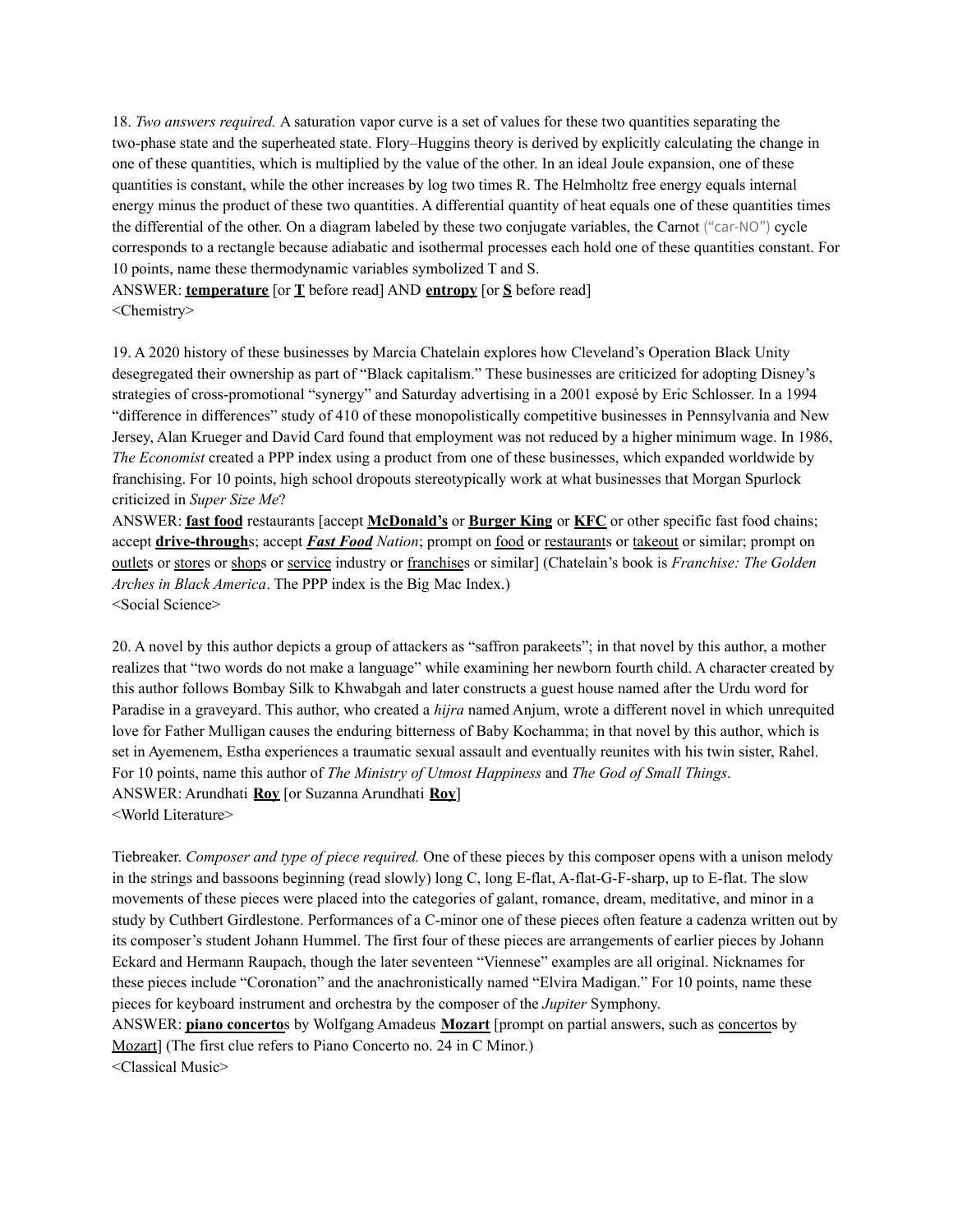#### BONUSES

1. Tigers and leopards assisted this legendary figure in creating "nine tripod pills" that, once completed, prompted a dragon to escort this figure to paradise. For 10 points each:

[10m] Name this figure whose *Inner Classic* serves as a foundational text in traditional Chinese medicine. This figure defeated enemies like Chīyóu ("chuh-yo") and the Yán ("yen") Emperor, and his wife, Léizǔ ("lay-dzoo"), invented silkworm cultivation.

ANSWER: the **Yellow Emperor** [or **Huángdì**; or the **Yellow Thearch**; accept *Inner Classic of the Yellow Emperor* or *Huángdì Nèijīng*; reject "Jade Emperor" or "Yù Dì"]

[10e] The *Huángdì Nèijīng* credits the Yellow Emperor with the invention of this procedure's nine needles, which are placed at meridians to balance the body's flow of qì.

#### ANSWER: **acupuncture** [or **zhēnjiǔ**]

[10h] In another famous episode from Chinese medicinal mythology, this red-faced figure played a game of go while Huà Tuó operated on his infected arrow wound; that event was popularly illustrated by artists like Katsushika Ōi.

ANSWER: **Guān Yǔ** [or **Guān Dì** or **Guān Gōng** or **Guān Shèng Dì Jūn** or **Guān Èr Yé** or **Yúncháng** or Marquis **Zhuàngmóu**]

<Mythology>

2. Stanley Baldwin had to enter Buckingham Palace via a window during a 1936 visit to the taker of this action. For 10 points each:

[10e] Name this action taken by Edward VIII after announcing his intentions to marry American socialite Wallis Simpson.

ANSWER: **abdication** of Edward VIII [accept descriptions like Edward VIII **giving up** the British **throne**] [10m] After abdicating, Edward VIII was appointed governor of this colony to exile him from Europe over his accused Nazi sympathies. Governor Woodes Rodgers asserted British control over an informal pirates' republic active in this region before it became a crown colony in 1718.

ANSWER: the **Bahamas** [accept Commonwealth of the **Bahamas**; prompt on Province of Carolina by asking "what part of that province later became a crown colony governed by Edward VIII?"; prompt on New Providence by asking "what crown colony was it incorporated into?"]

[10h] British intelligence supposedly covered up an attempted assassination of Edward VIII by an MI5 informant with this surname in 1936. George Antonius's book *The Arab Awakening* included a translation of remarks made by a British politician with this surname on the future of Arab peoples after World War I.

ANSWER: **McMahon** [accept Henry **McMahon** or Sir Vincent Arthur Henry **McMahon**; accept George **McMahon** or George Andrew Campbell **McMahon** or Jerome **Bannigan**]

<Other History>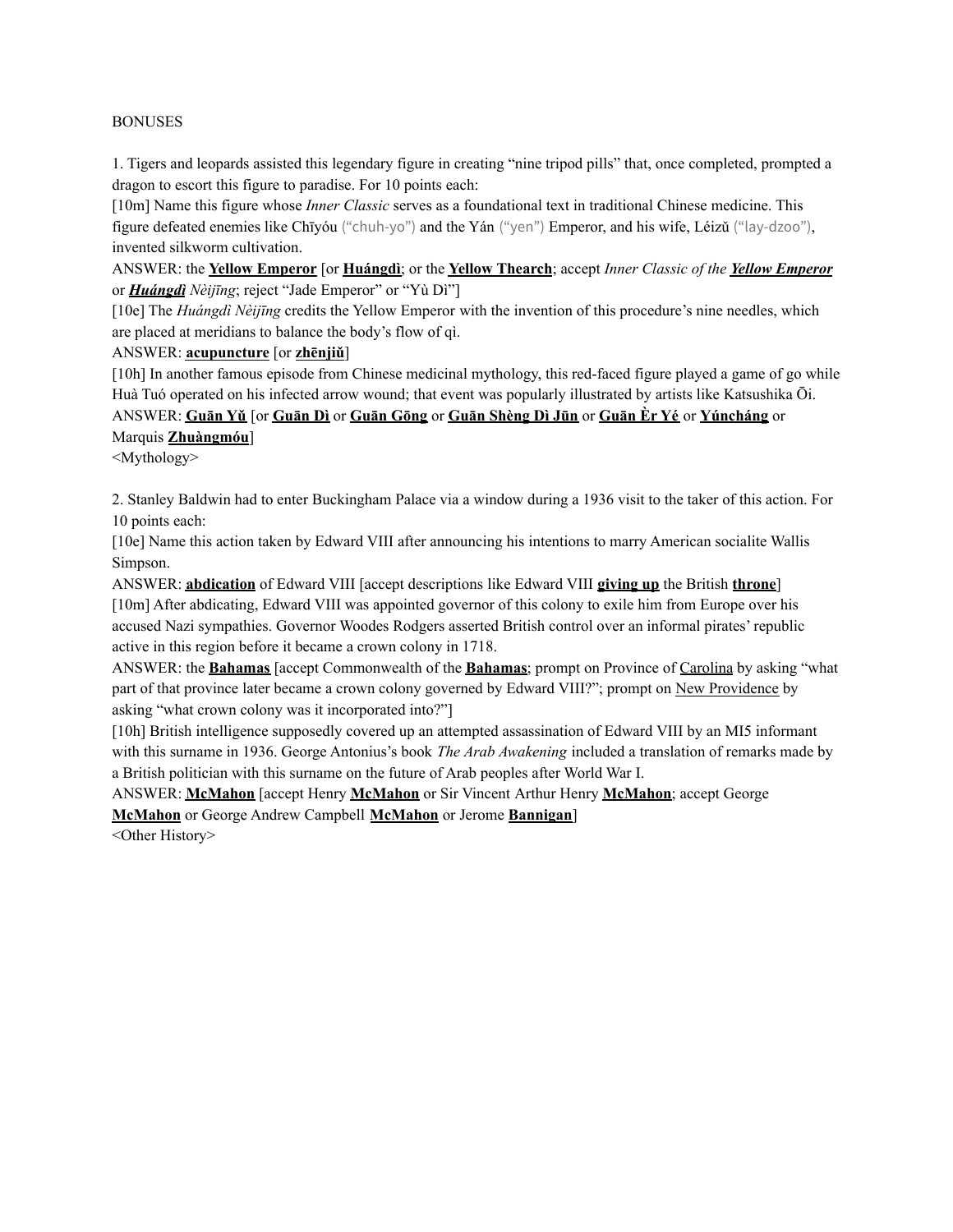3. The Poincaré ("PWAHN-car-ay") group contains the symmetries of Minkowski space-time in this theory. For 10 points each:

[10e] Name this theory proposed by Albert Einstein. This theory assumes that the laws of physics and the speed of light are the same in inertial reference frames.

ANSWER: **special relativity** [or **SR**; prompt on relativity]

[10m] The Poincaré group contains the Lorentz group and these operations. Momentum conservation is a result of a system having a symmetry associated with these operations, per Noether's ("NUR-tuh's") theorem.

### ANSWER: **translation**s [or spatial **translation**s]

[10h] Usually, the Poincaré group is defined such that it contains Lorentz transformations that are orthochronous ("or-thoh-KROH-nuss") and described with this term. The space-time interval equals the speed of light squared multiplied by the squared change in a quantity described by this term.

### ANSWER: **proper** [accept **proper** time]

<Physics>

4. An author who originally held this non-writer profession wrote an autobiography describing their soldiering in Spanish Peru, called *The Lieutenant* [this profession]. For 10 points each:

[10h] Name this early profession of Catalina de Erauso. A Jean Stafford short story was inspired by a description of a "most beautiful crystal globe, made in the shape of a castle," written by another author with this profession.

ANSWER: **nun** [accept *The Lieutenant Nun* or *The Ensign Nun* or *La Monja Alférez*; prompt on monastics; prompt on sisters or sor]

[10e] This author of *The Way of Perfection* wrote about the soul's movement through seven mansions in *The Interior Castle.* This Spanish nun from Ávila described a seraph with a "long spear of gold," inspiring a Bernini sculpture.

ANSWER: **Teresa** of Ávila [or Saint **Teresa** of Jesus; or **Teresa** Sánchez de Cepeda y Ahumada; accept the *Ecstasy of Saint Teresa*]

[10m] This nun wrote about the soul trying and failing to comprehend a vision of all creation in *First Dream.* This author of *I, the Worst of All Women* defended female education in *Reply to Sister Filotea*.

ANSWER: Sor **Juana** Inés de la Cruz [or Sor Juana **Inés de la Cruz**; or Sister **Juana**; or Juana de **Asbaje** y Ramírez de Santillana]

<European Literature>

5. Art gallery visitors watch as Jordan Wolfson beats a man to death in a work in this medium titled *Real Violence*. For 10 points each:

[10e] Name this medium that allows visitors at art galleries to engage with interactive videos or 360-degree panoramas by using headsets made by Oculus Rift.

ANSWER: **virtual reality** [accept **VR**; prompt on augmented reality or AR]

[10h] The first virtual reality installation at the Cannes ("can") Film Festival was 2017's *Flesh and Sand*, in which participants walk across this location. The French artist JR made a picnic for a giant baby looking over this location, the planned setting of the *Brotherhood Mural*.

ANSWER: **US-Mexico border** [prompt on borders; prompt on US border or Mexican border alone by asking "border with what other country?"]

[10m] *Flesh and Sand* is an exhibit by this director, whose "Trilogy of Death" includes *Amores Perros*. This director created a movie resembling a single-shot in which an actor is taunted by floating hallucinations of a superhero. ANSWER: Alejandro González **Iñárritu** (The unnamed second film is *Birdman*.)

<Other Fine Arts>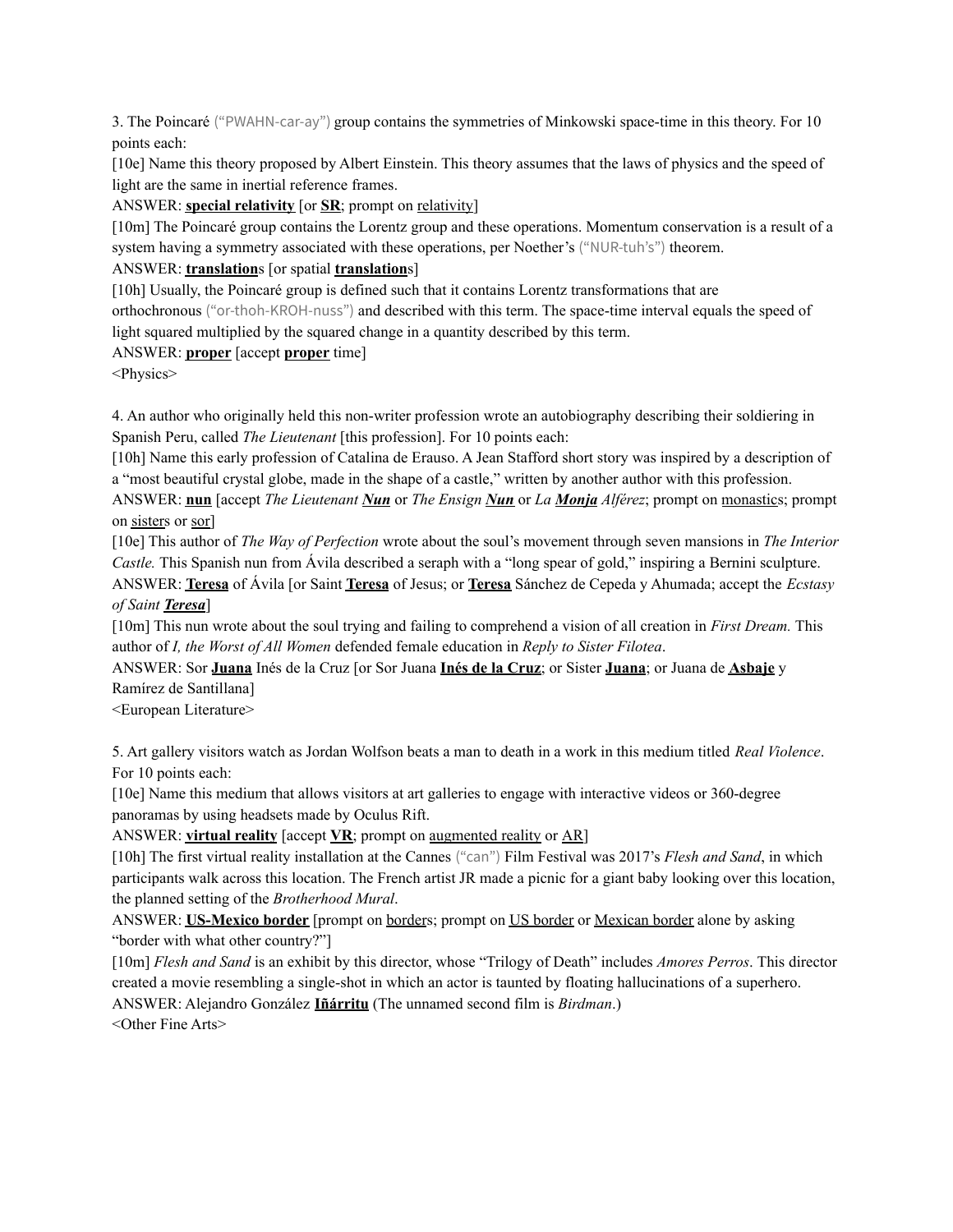6. A 1970 Chicano Moratorium protest against the Vietnam War was held in this city's Jingletown community. For 10 points each:

[10m] Name this city where the Free Breakfast for Children Program began. A group's practice of "copwatching" in this city led to the passage of the statewide Mulford Act.

## ANSWER: **Oakland**, California

[10e] Those projects in Oakland were run by this group, whose namesake "21" were wrongfully arrested on charges of planned attacks at government offices. This group was founded by Bobby Seale and Huey Newton.

ANSWER: **Black Panther** Party [or the **Black Panther**s; or **BPP**; accept the Black **Panther** 21]

[10h] While pregnant, this activist represented herself during the 1971 trial of the Panther 21, where she acquitted herself of all charges. During the trial, this activist got police officer Ralph White to admit that he had incited violence.

ANSWER: Afeni **Shakur** Davis [or **Afeni Davis**; or Alice Faye **Williams**; prompt on A. Davis; reject "Angela Davis"] (She was the mother of Tupac Shakur.)

<American History>

7. The dying Soupspoon Wise narrates his encounter with a famous real-life musician who played this genre in Walter Mosley's novel *RL's Dream*. For 10 points each:

[10e] Name this genre of the song that lends its title to James Baldwin's novel *Tell Me How Long the Train's Been Gone*. The speaker hears a man playing a "drowsy syncopated tune" in a poem titled for a "weary" type of this genre.

ANSWER: **blues** [or the **blues**; accept Delta **blues**; accept "The Weary **Blues**"]

[10m] The life of blues musician Lightnin' Hopkins is fictionalized in J. J. Phillips's novel *Mojo Hand*, which has been called a black female novel from this movement. A member of this movement wrote the novels *Big Sur* and *Visions of Cody*.

ANSWER: **Beat** Generation [or the **Beats**; or **Beat** Poets]

[10h] The bluesman W. C. Handy is adored by characters like Hagar and Sandy in this novel by Langston Hughes. The title of this novel set in 1910s Kansas references its author's definition of the blues as "hopeless weariness" mixed with another action.

ANSWER: *Not without Laughter* (Hughes defined the blues as "hopeless weariness mixed with an absurdly incongruous laughter.")

<American Literature>

8. The first synthesis of this molecule from ammonium cyanate is sometimes considered the historical beginning of organic chemistry. For 10 points each:

[10e] Name this molecule composed of two NH<sub>2</sub> ("N-H-2") groups and one carbonyl ("car-bo-NEEL"), which is produced in the excretory system of mammals to deal with nitrogen from the metabolism of amino acids.

# ANSWER: **urea** [or **carbamide**; or **carbonyl diamide**]

[10m] Urea is mixed with diesel exhaust to reduce these oxide pollutants that contribute to smog.

Higher-temperature combustion produces these compounds from atmospheric gasses, and they are formed in a two-step mechanism proposed by Zeldovich.

ANSWER: **NOX** ("nocks") compounds [or **nitrogen oxide**s; accept **nitric oxide** or **NO**; accept **nitrogen dioxide** or  $NO<sub>2</sub>$  ("N-O-2")]

[10h] Mixtures of urea with halide salts form a system called this type of deep solvent, which is similar to an ionic liquid. Those systems named for this term contain large nonsymmetric ions, giving them low lattice energy, leading to low melting points.

ANSWER: **eutectic** system [accept deep **eutectic** solvents]

<Chemistry>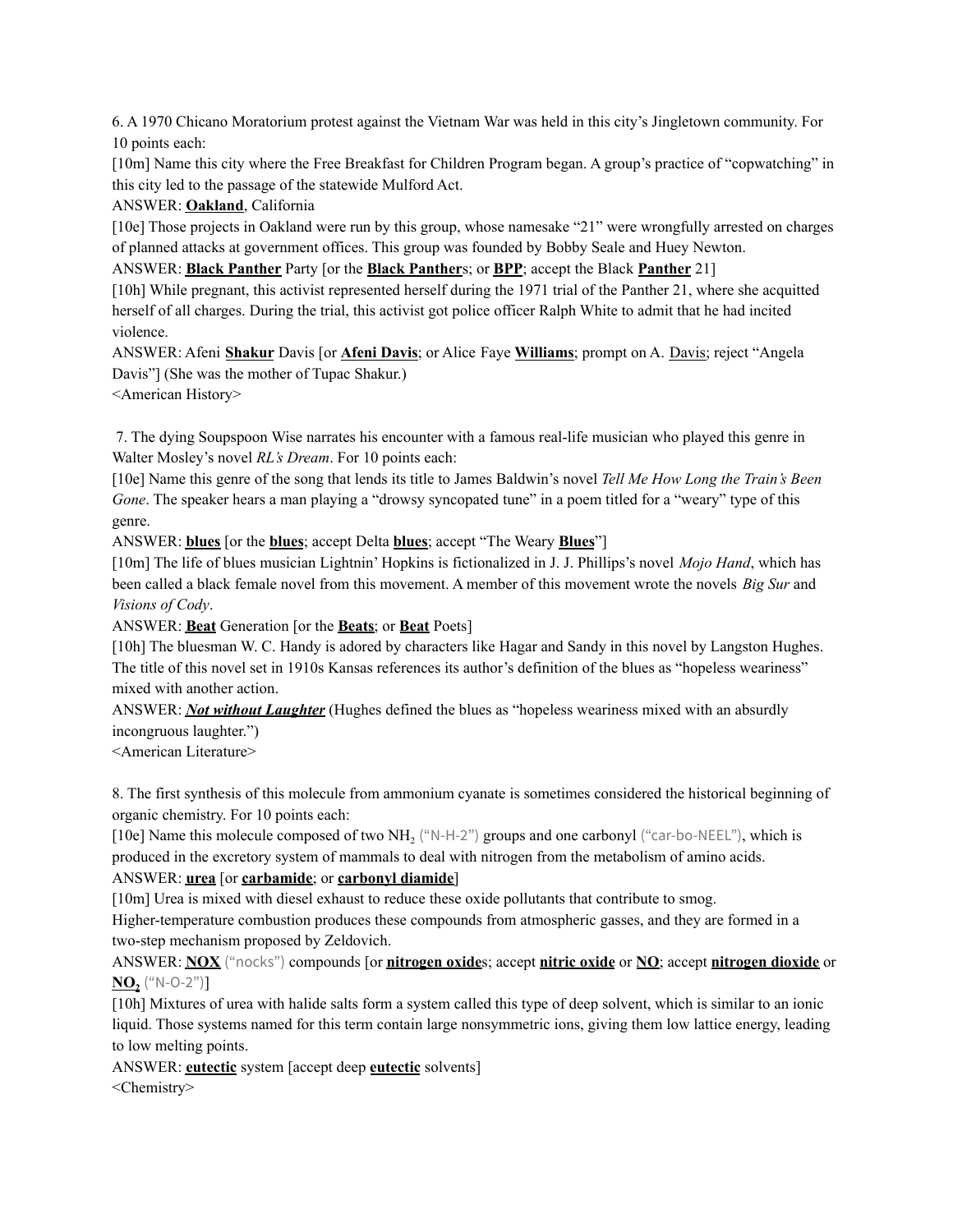9. A philosopher with this first name who is best known for writing about the notion of risk-taking as a means of self-surpassing ironically perished while trying to save two drowning children in 2017. For 10 points each: [10h] Give this first name of the French philosopher with the surname Dufourmantelle. A member of the Cambridge Platonists with this first name provided a vitalist account of the spirit in the treatise *Principles of the Most Ancient and Modern Philosophy*.

ANSWER: **Anne** [accept Lady **Anne** Conway or **Anne** Finch; accept **Anne** Dufourmantelle]

[10e] Anne Conway was taught philosophy by a fellow Cambridge Platonist with this first name and the surname More. An American transcendentalist thinker with this first name wrote *Civil Disobedience*.

ANSWER: **Henry** [accept **Henry** More or **Henry** David Thoreau]

[10m] Another important Henry in the history of philosophy was Henry of Navarre, since a famous philosopher with this given name acted as an emissary for him. A later philosopher with this first name coined the terms "dispositif" and "biopower."

ANSWER: **Michel** ("MEE-shell") [accept **Michel** de Montaigne or **Michel** Eyquem de Montaigne; accept **Michel** Foucault or Paul-**Michel** Foucault; reject "Michael"]

<Philosophy>

10. A 2008 BBC report found that this country ranked second behind only Thailand in the number of gender reassignment surgeries performed. For 10 points each:

[10m] Name this country where Maryam Molkara convinced its 1980s leader that hormone treatment was tolerable under religious law. A 2016 OutRight Action International report argued that the high diagnoses of gender dysphoria in this country are intended to deter homosexuality.

ANSWER: **Iran** [or Islamic Republic of **Iran** or Jomhuri-ye Eslāmi-ye **Irān**; prompt on Persia] [10e] Molkara convinced Ayatollah Khomeini ("koh-may-NEE") to issue one of these Islamic decrees to declare gender reassignment surgery religiously acceptable. In 1989, one of these decrees called for the death of Salman Rushdie.

ANSWER: **fatwā** [or **fatāwā**; prompt on ftāʾ]

[10h] Khomeini gifted Molkara a black garment of this kind to officialize her transition. After the Iranian Revolution, these veilless, full-body, open cloaks became popular wear for both Sunni and Shia women. ANSWER: **chador** ("CHUD-er") [or variants like **chadah** or **chuddah** or **chadur**] <Other Academic>

11. The saying "If not now, when?" and a formulation of the Golden Rule appear in a section of this text that quotes Hillel the Elder. For 10 points each:

[10h] Name this fourth division of the Mishnah, whose name translates as "Chapters of the Fathers." This text is made up of wise sayings and ethical maxims, such as "One who exploits the crown of scholarship will pass away." ANSWER: **Pirkei Avot** ("peer-KAY ah-VOTE") [or **Pirkei Avoth** or **Pirkei Avos** or **Pirke Aboth**]

[10e] The Pirkei Avot ("peer-KAY ah-VOTE") appears in the Mishnah, which makes up this central text of Rabbinic Judaism along with the Gemara. This text is the primary source of Jewish law and theology.

ANSWER: **Talmud** [accept Babylonian **Talmud** or **Talmud** Bavli; accept **Shas**]

[10m] The numbered lists that make up chapter 5 of the Pirkei Avot all contain four, seven, or this many items. This is the number of generations between Adam and Noah and the number of Jews needed for a minyan ("MIN-yin"). ANSWER: **ten** [or **10**]

<Religion>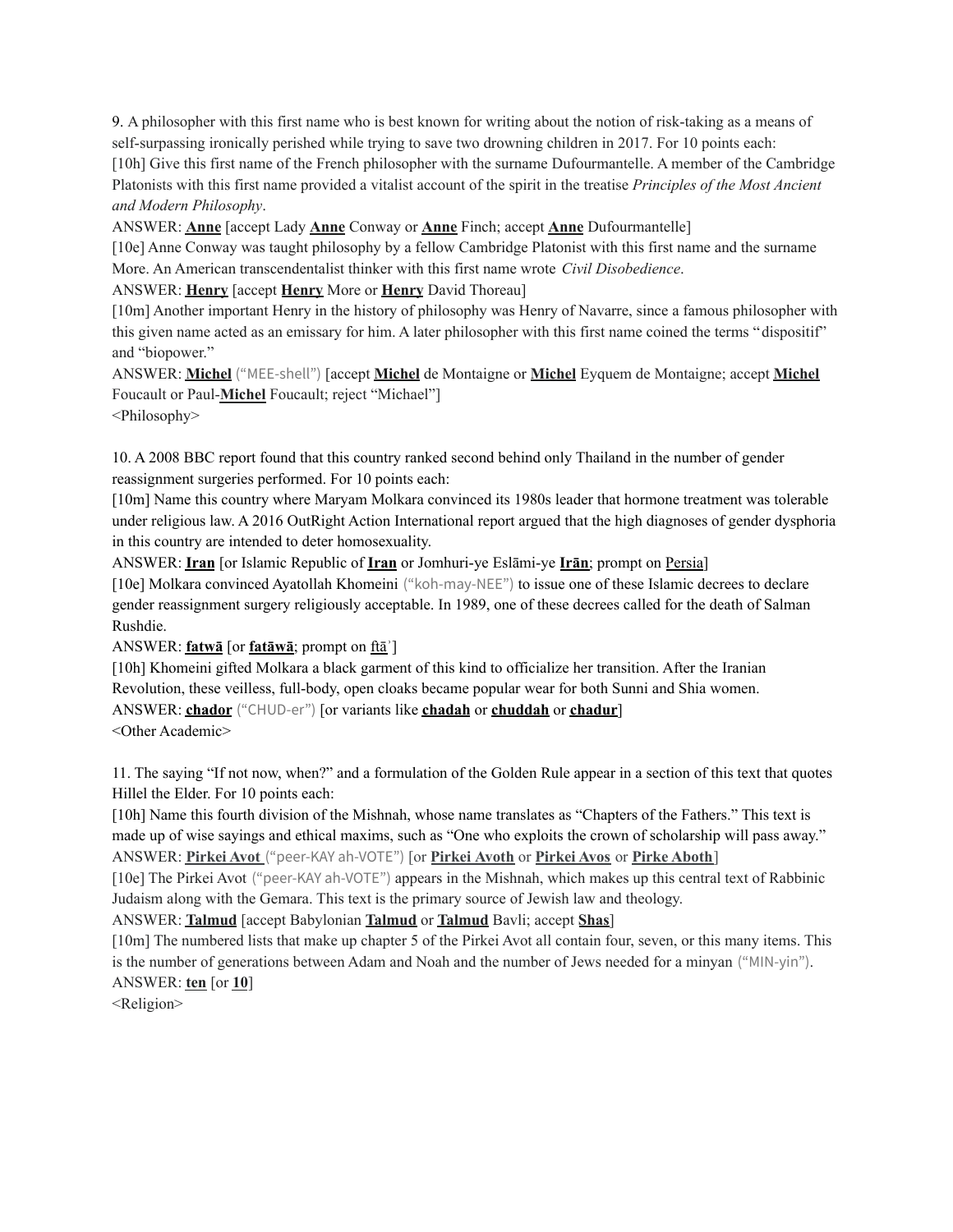12. The people of this cultural region domesticated "singing dogs" and may have dispersed semi-tame cuscus to serve as food across vast distances. For 10 points each:

[10h] Name this cultural region where the early Lapita culture left red pottery in Kilu Cave and Teouma. Nicholas Miklouho-Maclay opposed sugar estates "blackbirding" people from this transnational region and a more easterly one.

ANSWER: **Melanesia** [prompt on Oceania or the Pacific Islands or South Sea Islands; prompt on Papua New Guinea or Vanuatu or Solomon Islands or Fiji by asking "what transnational cultural region is it part of?"; prompt on Wallacea by asking "what cultural region is east of Wallacea?"; reject "Polynesia"]

[10m] While Australian sandalwood traders seized Melanesian Kanakas, blackbirders from this city's seaport of Callao ("cah-YAO") enslaved Polynesians. This capital of a Spanish viceroyalty contains the University of San Marcos, South America's oldest.

### ANSWER: **Lima**, Peru

[10e] Whalers from Lima refueled in Matavai Bay near the salt pork trading hub of Papeʻete on this island ruled by the Protestant queen Pōmare IV. The artist Paul Gauguin ("gaw-GAN") visited the Marquesas and this Society Island in French Polynesia.

ANSWER: **Tahiti** [accept Kingdom of **Tahiti** or Royaume de **Tahiti**; accept Franco-**Tahiti**an War or French-**Tahiti**an War]

<World History>

13. T-junctions act as low-pass filters for signals from the receptive fields of these ganglia, which have a permeable blood-nerve barrier in their capillary-dense "neuron-rich regions." For 10 points each:

[10h] Name these sensory ganglia that contain the cell bodies of most pseudounipolar neurons that perform nociception and proprioception. The afferent ("AFF-uh-runt") fibers of these neural ganglia relay sensations from the body's 30 dermatomes.

ANSWER: **dorsal root** ganglia [or **dorsal root** ganglion or **DRG**; or **posterior root** ganglion or **PRG**; accept **spinal** ganglion or **spinal** nerves or ganglion sensorium nervi **spinalis**; prompt on peripheral ganglia]

[10e] This sense is conveyed by signals from the dorsal root ganglia that enter the dorsal column–medial lemniscus pathway. This basic sense is transduced by sensitive mechanoreceptors in the skin.

ANSWER: **touch** [or **mechanosensation**; or **tactile** sense or **tactition**; accept **haptic** perception or **tactile** gnosis or **stereognosis**; accept fine **touch** or crude **touch**; accept **pressure**; accept **vibration**; accept **kinesthesia** or **kinesthetic** sense]

[10m] This adjective prefixes the system of sensory neurons that detect touch and position. Mutations described by this term are not heritable, since they do not affect the germline, and occur "hyper" often to drive B cell affinity maturation.

ANSWER: **somatic** [or **somato**-; accept **somatic** mutations or **somatic** hypermutation or **somatic** cells; accept **somato**sensory system or **somesthetic** senses; accept **somatic** nervous system; prompt on vegetal cells] <Biology>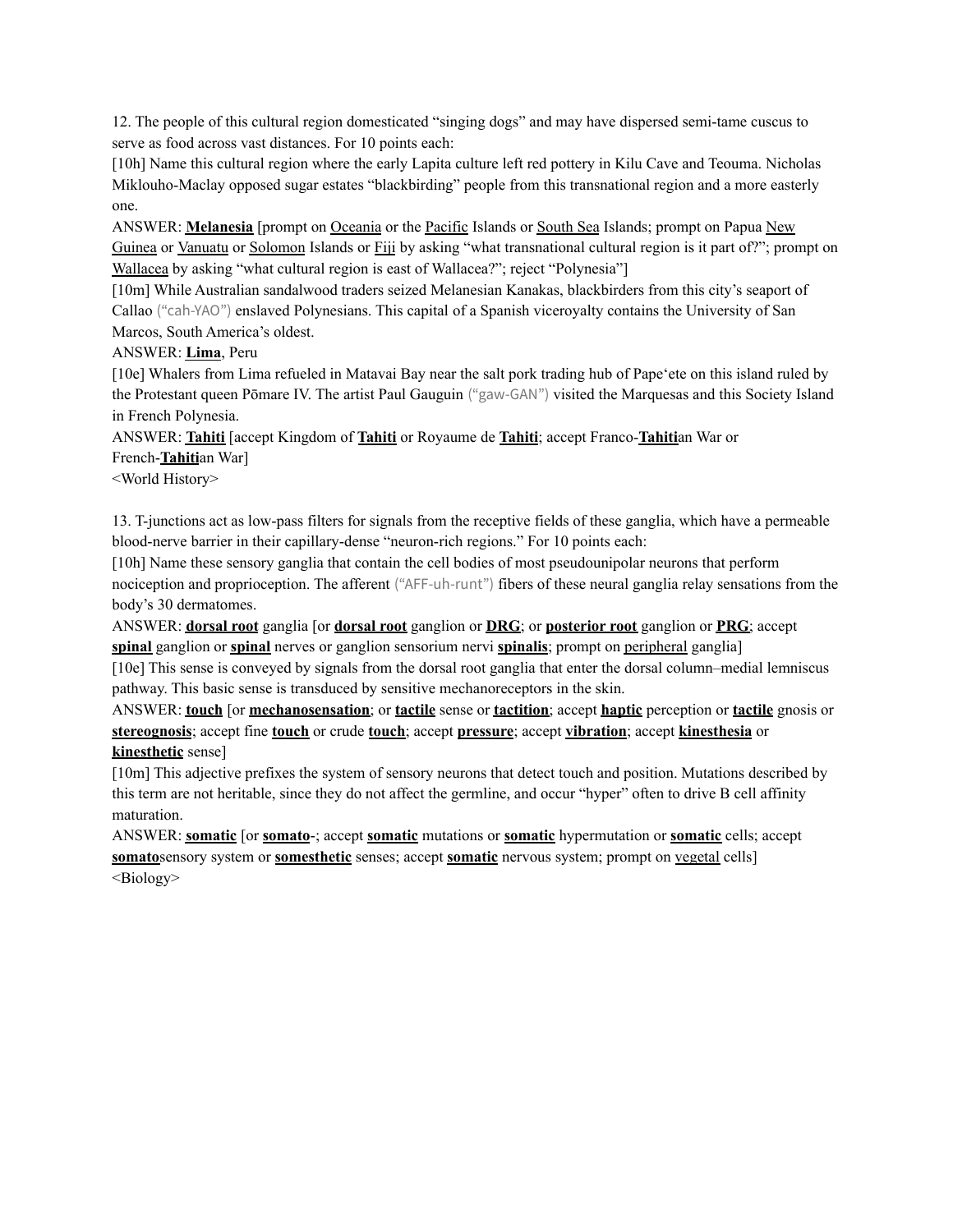14. After changing his login ID to "Copernicus," this novel's protagonist is surprised to find Aristotle and Pope Gregory together inside a Gothic-style pyramid. For 10 points each:

[10m] Name this 2008 novel in which Professor Wāng Miǎo investigates a research group known as the Frontiers of Science while attempting to advance through a certain mysterious computer game.

ANSWER: *The Three-Body Problem* [or *Sān tǐ*] (by Liú Cíxīn)

[10e] Ken Liu, who translated *The Three-Body Problem* into English, coined the term "silkpunk" to define his approach to this literary genre. The Hugo Awards and the Nebula Awards are given to literature in this genre. ANSWER: **science fiction** [or **sci-fi**; prompt on fantasy; prompt on speculative fiction]

[10h] While doing physical labor near the mysterious Radar Peak in *The Three-Body Problem*, a journalist gives Yè Wénjié a copy of this book. Yè's eventual betrayal of humanity is partly inspired by this real-life book.

ANSWER: *Silent Spring* (by Rachel Carson)

<World Literature>

15. Nihâl Chand was a painter from this tradition who is best known for a depiction of his mistress Bani Thani. For 10 points each:

[10h] Name this regional artistic style that developed at courts like Kishangarh ("KEESH-ahn-gar") in 17th-century India. Paintings from this style often depicted scenes from the *Mahābhārata* and the *Rāmāyana*.

#### ANSWER: **Rajput** painting [or **Rajasthan**i painting]

[10e] Many Rajput works are in this form, which was brought to India from Persia. These small illustrations were often placed inside lockets or "portrait boxes."

ANSWER: **miniature** paintings [or **miniature** portraits; or **limning**]

[10m] An early Mughal miniature depicts this historical figure being lowered into the sea in a glass bell. Albrecht Altdorfer depicted a tablet in the sky in a painting of a battle won by this ruler.

ANSWER: **Alexander** the Great [or **Alexander** III of Macedon]

<Painting/Sculpture>

16. Americans of this ethnicity may use asafoetida or a slime mold nicknamed "ghost vomit" to treat diseases caused by bad luck called prikaza. For 10 points each:

[10h] Name this ethnic group whose Vidin project desegregated some of their schools in 2001. Kris courts resolve disputes within this ethnic group, whose women may practice a trade called dukkering among outsiders they call gadje.

ANSWER: **Rom**a [or **Romani** or **Romany**; accept **Sinti** or **Sindhi** or **Kale** or **Dom**i or **Kalderash**am; prompt on Vlax; prompt on Travellers; prompt on people of Indian descent; reject "Romanians"; reject slurs]

[10e] Criminalization of the Roma has made their data of this type overrepresented in public databases in Bulgaria and Hungary. The Roma are stigmatized as consanguineous with this type of data, which is offered by 23andMe. ANSWER: **genetic** data [or **genomic** data or **genotype**s; or **DNA** or **sequencing** data or equivalents; accept **polymorphism**s or **SNP**s or single **nucleotide** polymorphisms; accept genetic **genealogy** or **ancestry**; accept

**microsatellite**s; prompt on forensics or biomedical data or biological data or health or similar]

[10m] The bioethicist David Winickoff criticized the Human Genome Diversity Project for favoring group consent over community-led types of these committees. By the Common Rule, these "boards" must approve human research protocols.

ANSWER: **IR**Bs [or **institutional review** boards; or **independent ethics** committees or **IE**Cs; or **ethical review** boards or **ER**Bs; or **research ethics** boards or **RE**Bs; prompt on review boards; prompt on ethics boards] <Social Science>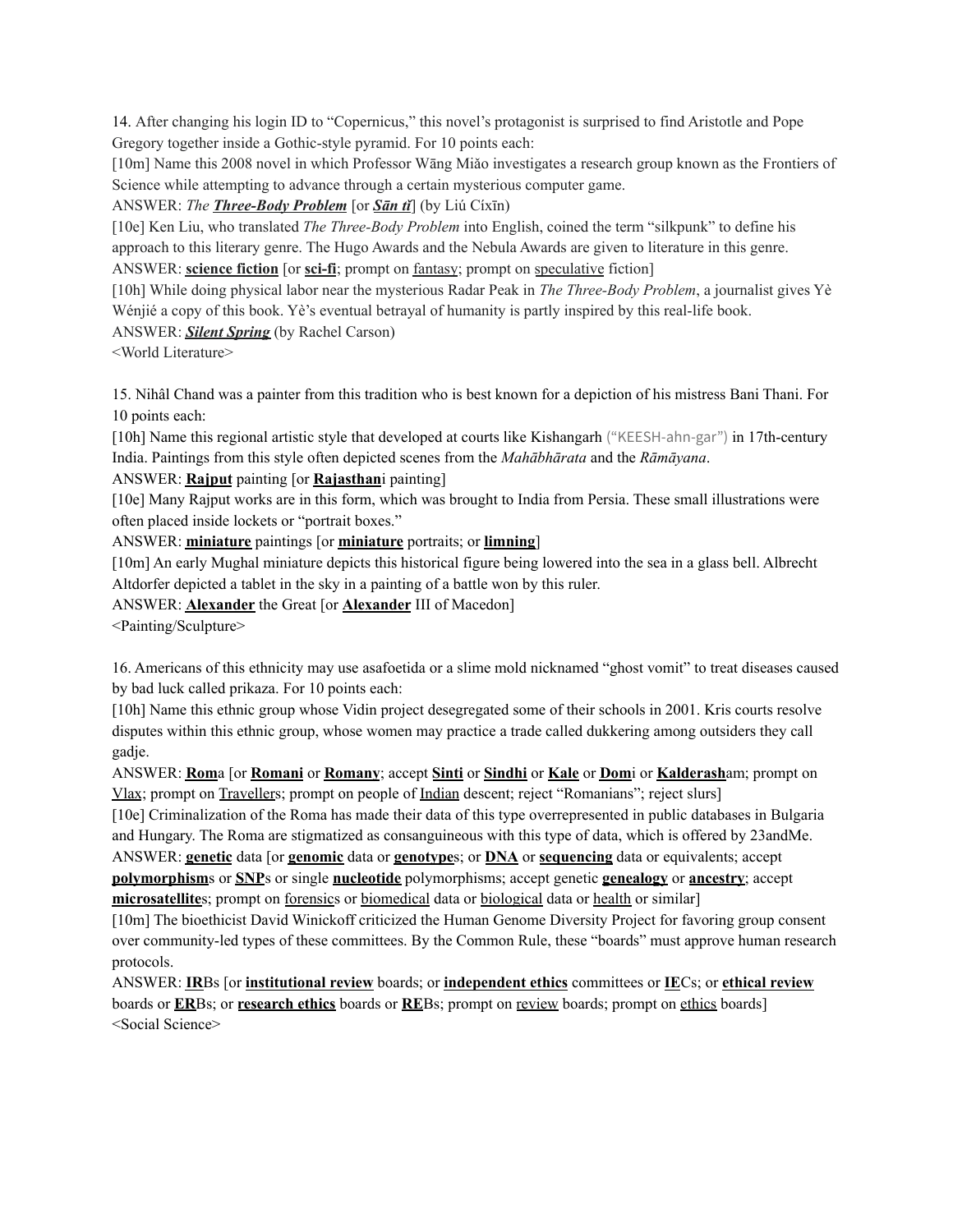17. This symphony's vivacissimo ("vee-vah-CHEE-see-mo") third movement transitions attacca into the fourth movement's broad opening figure of the violins playing the notes D, E, F-sharp, down to C-sharp, D, E. For 10 points each:

[10h] Name this symphony written while its composer was in Rapallo, Italy. The pizzicato basses and solo bassoons that open this symphony's second movement were inspired by a vision its composer had of Don Juan.

ANSWER: Symphony no. **2** by Jean **Sibelius** in D Major, Op. 43 [or **Sibelius**'s **Second** Symphony; prompt on "Symphony no. 2" alone by asking "by whom?"]

[10m] The energetic finale of Sibelius's Second Symphony has been compared to one of these dances, while the third movement of Sibelius's Violin Concerto was called "[one of these dances] for polar bears" by Donald Tovey. Another composer wrote a "heroic" A-flat major piece of this kind.

ANSWER: **polonaise** [accept "**polonaise** for polar bears"; accept **Polonaise** in A-flat Major, Op. 53 or *Polonaise héroïque*]

[10e] In total, Sibelius completed this many symphonies, with his last having only one compressed movement. This many distinct tones are in a major scale.

ANSWER: **seven** [or **7**]

<Classical Music>

18. Richard Steele complained about Will's Coffee House being "much altered since [this person] frequented it…where you used to see songs, epigrams, and satires…you have now only a pack of cards." For 10 points each: [10h] Name this poet, a leader of the "Wits," who distributed Mary Chudleigh's poetry at Will's. While at Will's, Dean Lockier argued with this poet about a work in which Bruce and Longvil drop the title man down a trapdoor. ANSWER: John **Dryden** (The work is *Mac Flecknoe*.)

[10e] This author went to Will's just to secure an introduction to Dryden. This author describes "coffee, which makes the politician wise" in his poem *The Rape of the Lock*.

ANSWER: Alexander **Pope**

[10m] This Restoration dramatist lamented that "nor is Wills the Wits Coffee-House any more" after John Dennis left. Horner and Lady Fidget exchange *double entendres* off-stage in the "china scene" of this author's play *The Country Wife.*

ANSWER: William **Wycherley**

<British Literature>

19. This operation, which can be easily constructed from a suffix array, is surprisingly reversible because it exhibits the last-first, or LF, mapping property. For 10 points each:

[10h] Identify this operation that takes an input string, forms a table from sorted rotations of the input, and then outputs the last column of the table.

ANSWER: **Burrows–Wheeler** transform [or **BW**T; prompt on block-sorting compression]

[10m] A terminator character, often this character, is appended to a string in the first step of the Burrows–Wheeler transform. This character is used to delimit in-line math expressions in LaTeX ("lah-tek") and call variables in bash scripts.

ANSWER: **dollar** sign [or **\$**]

[10e] Indexing and this process are the two principal applications of the Burrows–Wheeler transform. This process shrinks data into archive file formats like tar.gz ("tar-dot-g-z") and zip.

ANSWER: **compression** [accept word forms of **compress**; prompt on encoding]

<Other Science>